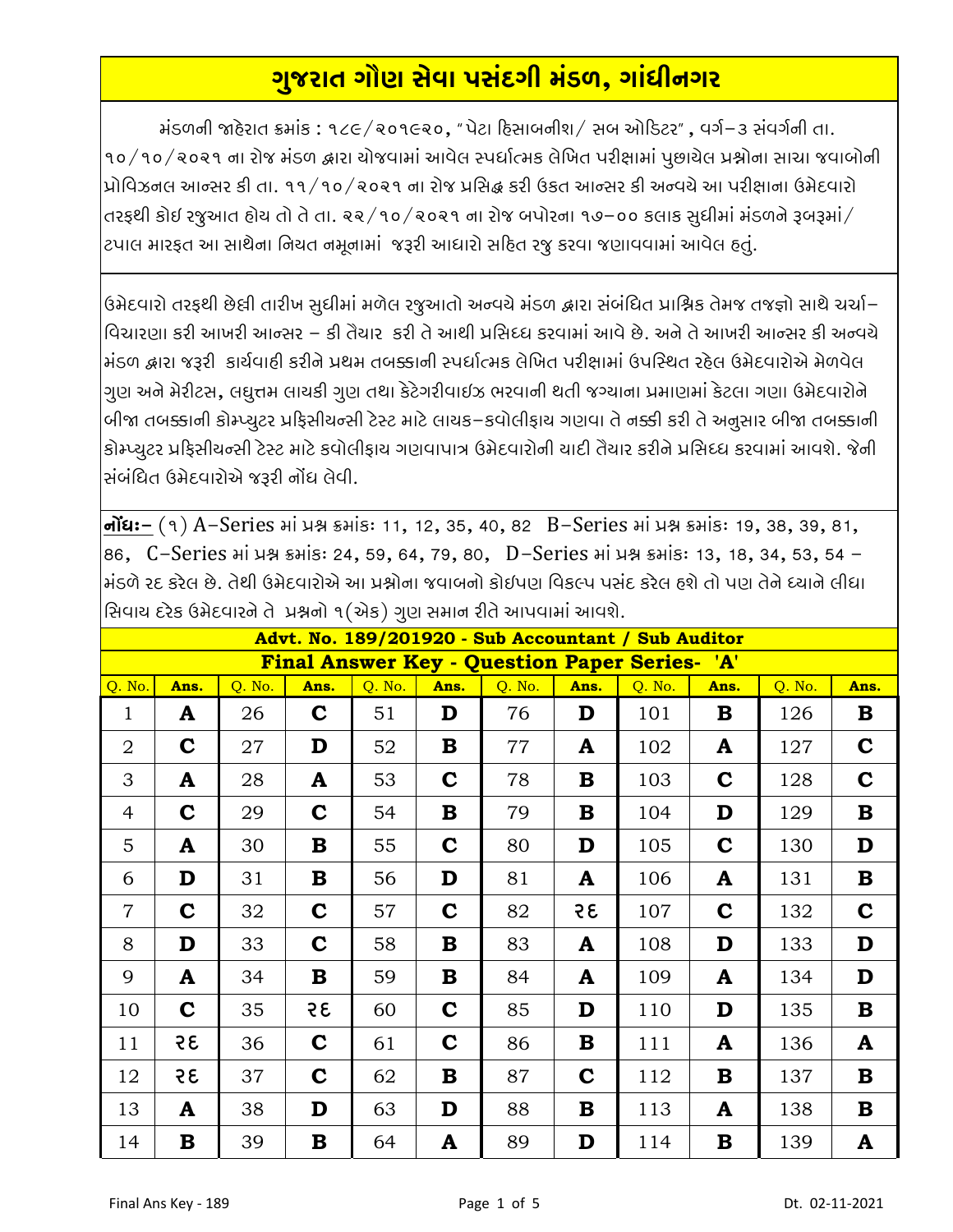| 15 | D           | 40 | 35          | 65 | D           | 90  | A           | 115 | $\mathbf C$ | 140 | B            |
|----|-------------|----|-------------|----|-------------|-----|-------------|-----|-------------|-----|--------------|
| 16 | $\mathbf C$ | 41 | $\mathbf C$ | 66 | A           | 91  | $\mathbf C$ | 116 | D           | 141 | $\bf{B}$     |
| 17 | $\bf{B}$    | 42 | $\mathbf C$ | 67 | $\mathbf B$ | 92  | B           | 117 | A           | 142 | D            |
| 18 | D           | 43 | $\bf{B}$    | 68 | B           | 93  | A           | 118 | $\mathbf C$ | 143 | D            |
| 19 | $\mathbf C$ | 44 | $\bf{B}$    | 69 | $\mathbf C$ | 94  | $\mathbf C$ | 119 | A           | 144 | $\mathbf C$  |
| 20 | A           | 45 | $\bf{B}$    | 70 | A           | 95  | A           | 120 | A           | 145 | A            |
| 21 | $\bf{B}$    | 46 | $\bf{B}$    | 71 | $\mathbf C$ | 96  | A           | 121 | D           | 146 | $\bf{B}$     |
| 22 | A           | 47 | D           | 72 | D           | 97  | A           | 122 | $\bf{B}$    | 147 | $\mathbf{A}$ |
| 23 | A           | 48 | $\mathbf C$ | 73 | A           | 98  | A           | 123 | D           | 148 | D            |
| 24 | D           | 49 | $\bf{B}$    | 74 | D           | 99  | D           | 124 | $\bf{B}$    | 149 | A            |
| 25 | $\mathbf C$ | 50 | B           | 75 | $\mathbf C$ | 100 | B           | 125 | B           | 150 | B            |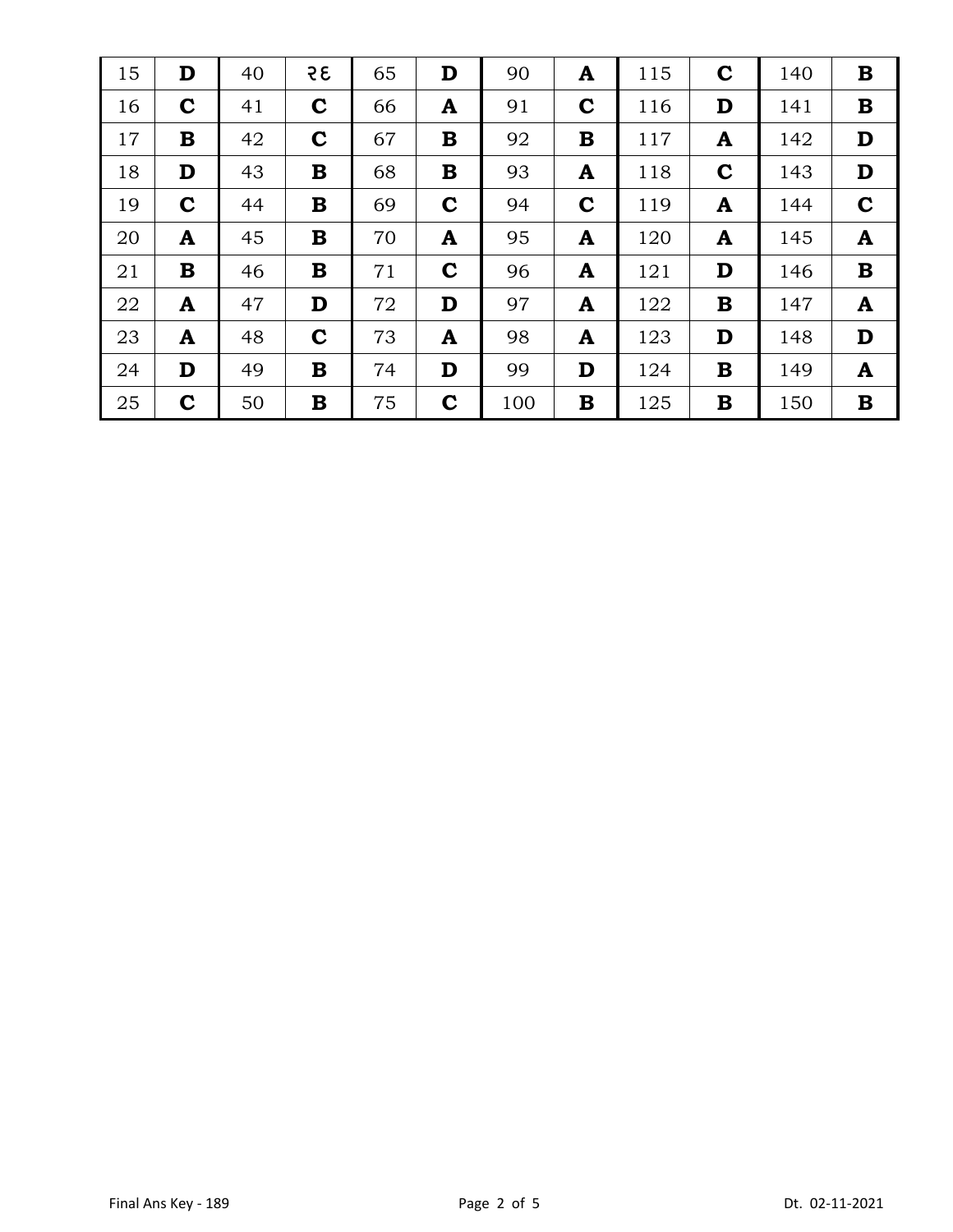| Advt. No. 189/201920 - Sub Accountant / Sub Auditor |             |        |             |        |             |                                                  |             |        |                 |        |             |  |
|-----------------------------------------------------|-------------|--------|-------------|--------|-------------|--------------------------------------------------|-------------|--------|-----------------|--------|-------------|--|
|                                                     |             |        |             |        |             | <b>Final Answer Key - Question Paper Series-</b> |             |        | $^{\prime}$ 'B' |        |             |  |
| Q. No.                                              | Ans.        | Q. No. | Ans.        | Q. No. | Ans.        | Q. No.                                           | Ans.        | Q. No. | Ans.            | Q. No. | Ans.        |  |
| $\mathbf{1}$                                        | A           | 26     | D           | 51     | B           | 76                                               | B           | 101    | $\mathbf C$     | 126    | D           |  |
| $\overline{2}$                                      | D           | 27     | A           | 52     | D           | 77                                               | B           | 102    | B               | 127    | $\bf{B}$    |  |
| 3                                                   | A           | 28     | A           | 53     | $\mathbf C$ | 78                                               | $\mathbf C$ | 103    | D               | 128    | $\bf{B}$    |  |
| $\overline{4}$                                      | B           | 29     | $\mathbf C$ | 54     | B           | 79                                               | $\mathbf C$ | 104    | B               | 129    | $\bf{B}$    |  |
| 5                                                   | B           | 30     | A           | 55     | B           | 80                                               | B           | 105    | $\mathbf C$     | 130    | $\mathbf C$ |  |
| 6                                                   | $\mathbf C$ | 31     | $\mathbf C$ | 56     | D           | 81                                               | 35          | 106    | D               | 131    | $\mathbf C$ |  |
| $\overline{7}$                                      | A           | 32     | A           | 57     | B           | 82                                               | $\mathbf C$ | 107    | D               | 132    | $\bf{B}$    |  |
| 8                                                   | $\mathbf C$ | 33     | D           | 58     | $\mathbf C$ | 83                                               | $\mathbf C$ | 108    | B               | 133    | ${\bf A}$   |  |
| 9                                                   | D           | 34     | $\mathbf C$ | 59     | B           | 84                                               | D           | 109    | A               | 134    | $\mathbf C$ |  |
| 10                                                  | A           | 35     | D           | 60     | $\mathbf C$ | 85                                               | B           | 110    | B               | 135    | ${\bf A}$   |  |
| 11                                                  | D           | 36     | A           | 61     | D           | 86                                               | 35          | 111    | B               | 136    | ${\bf A}$   |  |
| 12                                                  | $\mathbf C$ | 37     | $\mathbf C$ | 62     | $\mathbf C$ | 87                                               | $\mathbf C$ | 112    | A               | 137    | ${\bf A}$   |  |
| 13                                                  | D           | 38     | 35          | 63     | B           | 88                                               | $\mathbf C$ | 113    | B               | 138    | A           |  |
| 14                                                  | A           | 39     | 35          | 64     | B           | 89                                               | B           | 114    | A               | 139    | D           |  |
| 15                                                  | $\bf{B}$    | 40     | A           | 65     | $\mathbf C$ | 90                                               | B           | 115    | B               | 140    | $\bf{B}$    |  |
| 16                                                  | $\bf{B}$    | 41     | $\bf{B}$    | 66     | $\mathbf C$ | 91                                               | $\mathbf B$ | 116    | A               | 141    | $\bf{B}$    |  |
| 17                                                  | D           | 42     | D           | 67     | B           | 92                                               | D           | 117    | B               | 142    | A           |  |
| 18                                                  | A           | 43     | $\mathbf C$ | 68     | D           | 93                                               | D           | 118    | $\mathbf C$     | 143    | $\mathbf C$ |  |
| 19                                                  | 35          | 44     | $\bf{B}$    | 69     | A           | 94                                               | $\mathbf C$ | 119    | D               | 144    | D           |  |
| 20                                                  | A           | 45     | D           | 70     | D           | 95                                               | A           | 120    | A               | 145    | $\mathbf C$ |  |
| 21                                                  | A           | 46     | $\mathbf C$ | 71     | $\mathbf C$ | 96                                               | B           | 121    | $\mathbf C$     | 146    | ${\bf A}$   |  |
| 22                                                  | D           | 47     | A           | 72     | $\mathbf C$ | 97                                               | A           | 122    | A               | 147    | $\mathbf C$ |  |
| 23                                                  | $\bf{B}$    | 48     | $\bf{B}$    | 73     | D           | 98                                               | D           | 123    | A               | 148    | D           |  |
| 24                                                  | $\mathbf C$ | 49     | A           | 74     | A           | 99                                               | A           | 124    | D               | 149    | A           |  |
| 25                                                  | $\bf{B}$    | 50     | $\bf{B}$    | 75     | $\mathbf C$ | 100                                              | $\bf{B}$    | 125    | $\bf{B}$        | 150    | D           |  |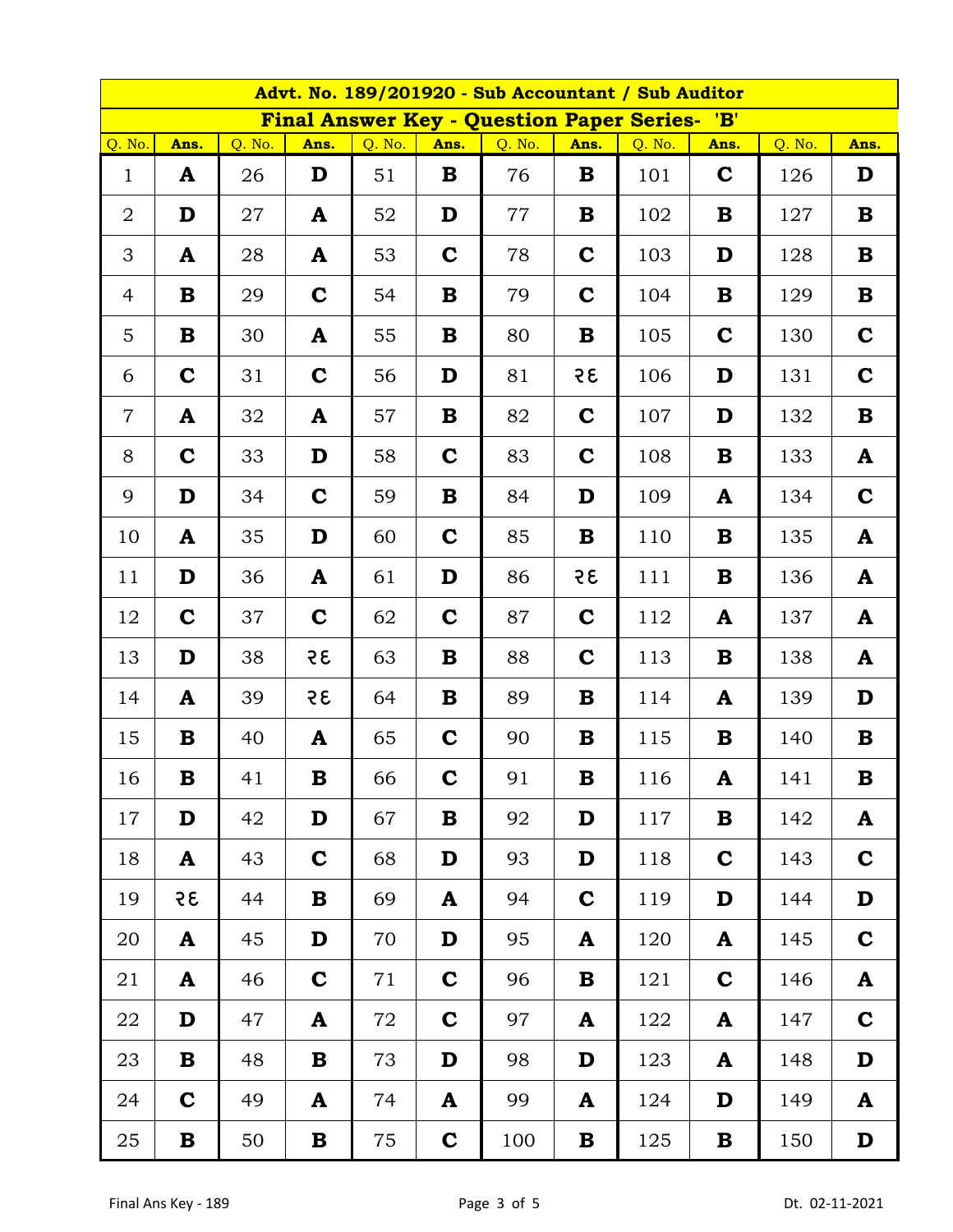| Advt. No. 189/201920 - Sub Accountant / Sub Auditor |             |        |             |        |             |                                                      |              |        |             |        |             |  |
|-----------------------------------------------------|-------------|--------|-------------|--------|-------------|------------------------------------------------------|--------------|--------|-------------|--------|-------------|--|
|                                                     |             |        |             |        |             | <b>Final Answer Key - Question Paper Series- 'C'</b> |              |        |             |        |             |  |
| Q. No.                                              | Ans.        | Q. No. | Ans.        | Q. No. | Ans.        | Q. No.                                               | Ans.         | Q. No. | Ans.        | Q. No. | Ans.        |  |
| $\mathbf{1}$                                        | B           | 26     | A           | 51     | D           | 76                                                   | D            | 101    | D           | 126    | A           |  |
| $\overline{2}$                                      | B           | 27     | D           | 52     | A           | 77                                                   | $\mathbf{A}$ | 102    | B           | 127    | D           |  |
| 3                                                   | D           | 28     | B           | 53     | $\mathbf C$ | 78                                                   | $\mathbf C$  | 103    | D           | 128    | $\mathbf B$ |  |
| $\overline{4}$                                      | $\mathbf C$ | 29     | $\mathbf C$ | 54     | B           | 79                                                   | 35           | 104    | B           | 129    | D           |  |
| $\overline{5}$                                      | $\bf{B}$    | 30     | B           | 55     | B           | 80                                                   | 35           | 105    | B           | 130    | D           |  |
| 6                                                   | B           | 31     | D           | 56     | $\mathbf C$ | 81                                                   | A            | 106    | B           | 131    | $\mathbf C$ |  |
| $\overline{7}$                                      | D           | 32     | A           | 57     | $\mathbf C$ | 82                                                   | B            | 107    | $\mathbf C$ | 132    | ${\bf A}$   |  |
| 8                                                   | $\bf{B}$    | 33     | A           | 58     | B           | 83                                                   | D            | 108    | $\mathbf C$ | 133    | $\mathbf B$ |  |
| 9                                                   | $\mathbf C$ | 34     | D           | 59     | 35          | 84                                                   | $\mathbf C$  | 109    | B           | 134    | ${\bf A}$   |  |
| 10                                                  | B           | 35     | A           | 60     | $\mathbf C$ | 85                                                   | B            | 110    | A           | 135    | D           |  |
| 11                                                  | $\mathbf C$ | 36     | B           | 61     | $\mathbf C$ | 86                                                   | D            | 111    | $\mathbf C$ | 136    | A           |  |
| 12                                                  | D           | 37     | B           | 62     | D           | 87                                                   | $\mathbf C$  | 112    | A           | 137    | $\mathbf B$ |  |
| 13                                                  | $\mathbf C$ | 38     | $\mathbf C$ | 63     | B           | 88                                                   | $\mathbf{A}$ | 113    | A           | 138    | $\mathbf C$ |  |
| 14                                                  | $\bf{B}$    | 39     | A           | 64     | 35          | 89                                                   | B            | 114    | A           | 139    | $\mathbf B$ |  |
| 15                                                  | B           | 40     | $\mathbf C$ | 65     | $\mathbf C$ | 90                                                   | A            | 115    | A           | 140    | D           |  |
| 16                                                  | $\mathbf C$ | 41     | D           | 66     | $\mathbf C$ | 91                                                   | A            | 116    | D           | 141    | $\bf{B}$    |  |
| 17                                                  | $\mathbf C$ | 42     | A           | 67     | B           | 92                                                   | $\bf{B}$     | 117    | B           | 142    | $\mathbf C$ |  |
| 18                                                  | B           | 43     | D           | 68     | B           | 93                                                   | A            | 118    | B           | 143    | D           |  |
| 19                                                  | D           | 44     | $\mathbf C$ | 69     | A           | 94                                                   | $\bf{B}$     | 119    | A           | 144    | D           |  |
| 20                                                  | B           | 45     | D           | 70     | $\mathbf C$ | 95                                                   | $\mathbf C$  | 120    | $\mathbf C$ | 145    | $\bf{B}$    |  |
| 21                                                  | B           | 46     | A           | 71     | A           | 96                                                   | D            | 121    | D           | 146    | ${\bf A}$   |  |
| 22                                                  | D           | 47     | A           | 72     | $\mathbf C$ | 97                                                   | A            | 122    | $\mathbf C$ | 147    | ${\bf B}$   |  |
| 23                                                  | A           | 48     | D           | 73     | A           | 98                                                   | $\mathbf C$  | 123    | A           | 148    | $\mathbf B$ |  |
| 24                                                  | 35          | 49     | $\mathbf C$ | 74     | D           | 99                                                   | A            | 124    | $\mathbf C$ | 149    | ${\bf A}$   |  |
| 25                                                  | A           | 50     | $\mathbf C$ | 75     | $\mathbf C$ | 100                                                  | A            | 125    | D           | 150    | $\mathbf B$ |  |